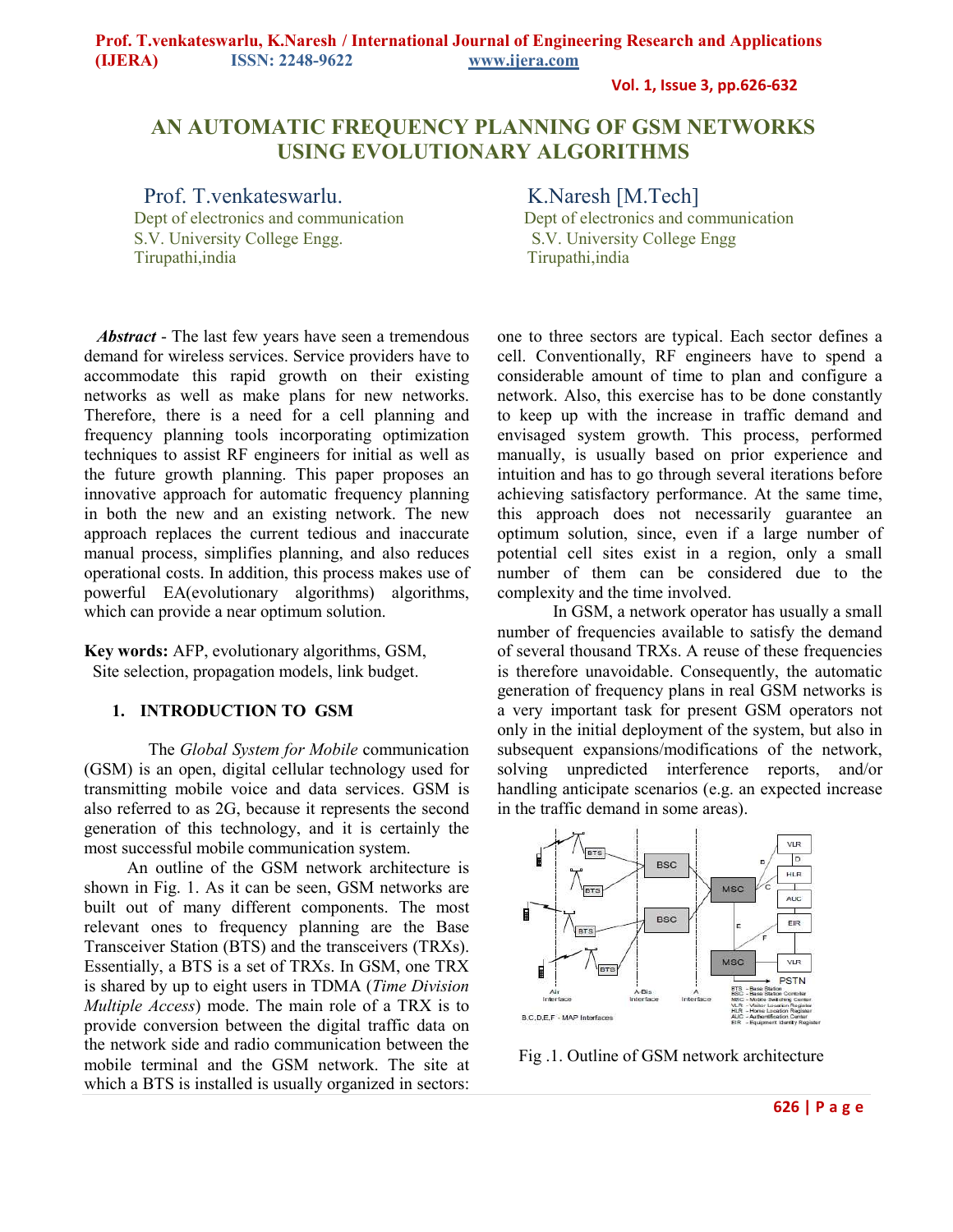### **Vol. 1, Issue 3, pp.626-632**

 In GSM, significant interference may occur if the same or adjacent channels are used in neighboring cells. Correspondingly, they are named co-channel and adjacent channel interference. Many different constraints are defined to avoid strong interference in the GSM network. These constraints are based on how close the channels assigned to a pair of TRXs may be. These are called separation constraints, and they seek to ensure the proper transmission and reception at each TRX and/or that the call handover between cells is supported. Several sources of constraint separation exist: co-site separation, when two or more TRXs are installed in the same site, or co-cell separation, when two TRXs serve the same cell (i.e., they are installed in the same sector). This is intentionally an informal description of the AFP problem in GSM networks. It is out the scope of this work to propose a precise model of the problem, since we use proprietary software which is aware of all these concepts, as well as the consideration of all the existing interference reduction techniques developed for efficiently using the scarce frequency spectrum available in GSM.

 Initially, when the demand for wireless services was low, the manual planning approach could be employed with reasonable amount of confidence. However, the explosive growth in traffic has led to a need for an increase in the density of cell sites which leads to increase in clusters. This in turn has resulted in greater network complexity, making it extremely difficult to manually plan cell sites and adding frequency's to them for optimum performance. In an extremely competitive industry as we see today, this cuts into the competitiveness of service providers and equipment manufacturers. Therefore, the manual planning methods are being replaced by automatic cell and frequency planning techniques. The automatic frequency planning tools take advantage of powerful optimization algorithms that enable to arrive at a nearoptimum solution through the evaluation of a large number of potential cell sites and adapting frequency's to them in a relatively short time. Therefore, now, the optimum subset that maximizes capacity and coverage and at the same time minimizes cost can be chosen automatically.

 Optimization of initial frequency planning was considered in [2] for a GSM network where it was shown to automatically find the optimal frequency's from given data such as traffic map information, radio

propagation models, radio equipment and preferred potential sites. In this paper, we propose a methodology for automatic frequency planning. The new process results in a significant reduction of operational costs, and at the same time, also enables the allocation of network resources more effectively.

 The paper is organized as follows. In section 2, we describe the system model and provide a brief outline of the automatic frequency planning process for a new network [5]. Section 3 covers AFP problem and the algorithm used in the frequency planning process of a network. An experimental validation and advantages of AFP are reported in section 4 and finally section 5 concludes the paper.

### **2 . DESCRIPTION OF THE MODEL**

 In the initial planning of a network, the cell site locations are optimized to provide adequate coverage for a given traffic distribution. The first step is the discretization of the user traffic information into a bin-level traffic map with an appropriate resolution. This map is then converted to demand nodes as shown in Figure 2 with a traffic weight information and clutter information associated with it. The weight information is related to the number of subscribers (Erlangs) and the clutter information that of the land usage (urban, suburban, rural etc.) in the area of interest. The next step is the creation of a set of potential cell sites. This list may include the set of preferred locations (if any) along with several other potential locations. where automatic cell planning will give best results in finding locations for sites.

 The third step is the computation of radio coverage for each potential cell site location. Radio coverage computations are made using transmit power requirements given by link budgets, site-specific propagation models, and the possible types, heights and orientations of the antennas considered. The automatic process can quickly evaluate a large number of possible options. The final step is then assigning best possible frequencies to each cell site. This is achieved by the use of powerful optimization algorithms like EA(evolutionary algorithms) where the set with the largest "weighted traffic coverage to cost ratio" is selected in each iteration, to arrive at the final solution. The "cost" here refers to the actual cost of deploying a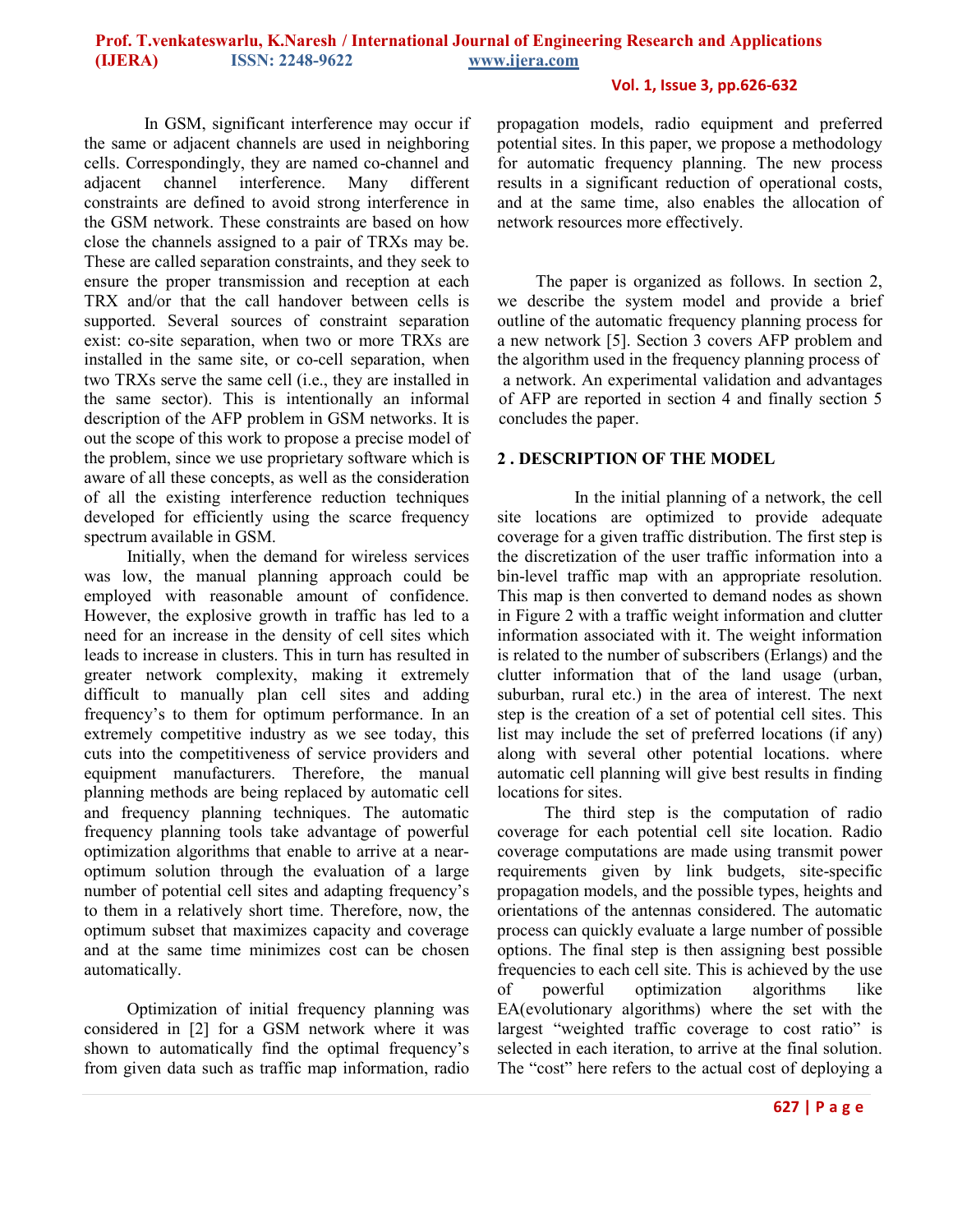#### **Vol. 1, Issue 3, pp.626-632**

new cell site. The covered demand nodes with desired C/I ratio are deducted from the traffic map at each iteration, and the process continues till the required percentage of nodes is covered with low interference.



Figure 2 . Demand Nodes **3. THE AUTOMATIC FREQUENCY PLANNING PROBLEM** 

 The frequency planning is the last step in the layout of a GSM network. Prior to tackling this problem, the network designer has to address some other issues: where to install the BTSs or how to set configuration parameters of the antennas (tilt, azimuth, etc.). Once the sites for the BTSs are per sector has to be fixed. This number depends on the traffic demand which the corresponding sector has to support. The result of this process is a quantity of TRXs per cell. A channel has to be allocated to every TRX and this is the main goal of the AFP [8]. Neither DCA nor HCA are supported in GSM, so we only consider FCA. We now explain the most important parameters to be taken into account in GSM frequency planning.

 The new problem involves taking into account the existing frequency's for cell site locations and finding optimum frequency's for the cell sites so as to meet the growing traffic needs efficiently and effectively. The demand nodes and potential cell sites are created as discussed in section 2.

 The first step in the growth frequency planning process is defining cost function:

### 3.1 COST FUNCTION

 As it was stated before, we have used a proprietary application provided by Atoll.™, that allows us to estimate the performance of the tentative frequency plans generated by the evolutionary optimizer. Factors like transmitter radiation range, carrier to interference

 $ratio(C/I)$ , RxQual, and BER are evaluated. This commercial tool combines all aspects of network configuration (BCCHs, TCHs, etc.) including interference reduction techniques (frequency hopping, discontinuous transmission, etc.) in a unique cost function, *C*, which measures the impact of proposed frequency plans on capacity, coverage, QoS objectives, and network expenditures. This function can be roughly defined as:

 $C=\sum$  (cost I M (v).  $E(v)$ )+cost Neighbor(v)) ---(1)

That is, for each sector  $\nu$  which is a potential victim of interference, the associated cost is composed of two terms, a signaling cost computed with the interference matrix (*CostIM* (*v*)) that is scaled by the traffic allocated to  $v$ ,  $E(v)$ , and a cost coming from the current frequency assignment in the neighbors of *v*. Of course, the lower the total cost the better the frequency plan, i.e., this is a minimization problem.

# **3.2 ALGORITHES USED IN:**

This optimization technique firstly generates  $\mu$  initial solutions. Next, the algorithm perturbs and evaluates these *µ* individuals at each iteration, from which β new ones are obtained. Then, the best  $\mu$  solutions taken from the newly generated and  $\mu$  individuals are moved to the next iteration. An outline of the algorithm is shown in Fig.  $3$ 

- 1:  $P = new Population(\mu)$ ;
- 2:  $PAux = new Population( $\beta$ ):$
- 3: init(P);
- 4: evaluate(P);
- 5: for iteration = 0 to NUMBER OF ITERATIONS do
- 6: for  $i = 1$  to  $\beta$  do
	- 7: individual =  $select(P)$ ;
	- 8: perturbation = perturb(individual);
	- 9: evaluate(perturbation);
	- 10: PAux = add To(PAux,perturbation);
- 11 end for
- 12:  $P = bestIndividuals (Paux, β)$

13: end for

Fig .3. Pseudo code for EA

 As stated before, the configurations used in this work employ a value of  $\mu = 1$ . The seeding procedure for generating the initial solution and the perturbation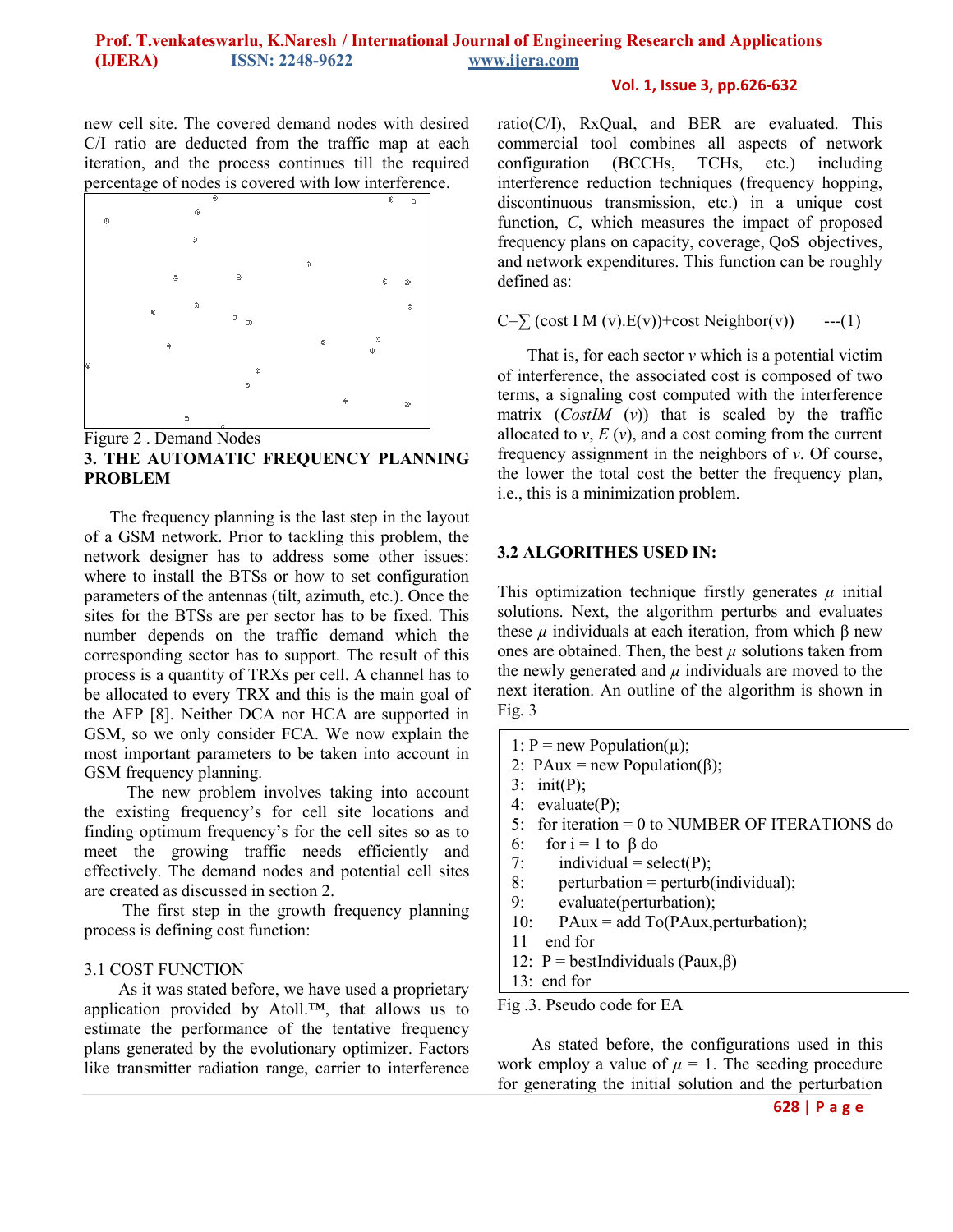#### **Vol. 1, Issue 3, pp.626-632**

operator are the core components defining the exploration capabilities of the  $(1,\mu)$  EA. The definition of these two procedures is detailed below in Sections 3.2.1 and 3.2.2.

#### **3.2.1 SOLUTION INTIALIZATION**

 Individuals are initialized site by site using a constructive method. For each site in the GSM network, a hopefully optimal frequency assignment is heuristically computed independently and without taking into account possible interferences from any other site. A simple greedy heuristic [5] is the method used (see Fig. 4 for its pseudo code). Given a site *s*, all its TRXs installed are randomly ranked (line3).Then, random frequencies are assigned to the TRXs so that neither co-channel nor adjacent-channel interferences are provoked (lines 5 and 6).

- 1:  $\text{trxs} = \text{frequencies} = \text{null}$
- 2:  $\text{trxs} = \text{TRXsFromSite(s)}$ ;
- 3: random shuffle(trxs);
- 4: for t in trxs do
- 5: f =chooseInterferenceFreeFrequency
- (t,frequencies);
- 6:  $\text{assign}(t, f)$ ;
- 7: frequencies  $=$  insert(frequencies,t);
- 8: end

Fig.4. Pseudo code for greedy heuristic

# **3.2.2 PERTURBATION OPERATOR**

In  $(\mu, \beta)$  EAs, the perturbation operator largely determines the search capabilities of the algorithm. The mechanism proposed is based on modifying the channels allocated to a number of transceivers. It first has to select the set of TRXs to be modified and, next, it chooses the new channels which will be allocated. The two proposed methods are as follows:

 1. TRX Selection: At each operation, one single site is perturbed. The way of selecting the site is to choose first a TRX *t* and then the site considered is the one at

which *t* is installed. Two strategies for choosing *t* have been used:

 (a) Binary Tournament: It uses the same information from the simulator as the last greedy operation in the initialization method. Given two randomly chosen TRXs, this strategy returns the "hardest to deal with", i.e., the one which is preferred to be updated first. With this configuration, the perturbation mainly promotes intensification.

 (b) Random: The transceiver is randomly chosen using a uniform distribution from the whole set of TRXs. This strategy enhances the diversification capabilities of the algorithm. Since β off springs have to be generated at each step of the algorithm, we have studied several configurations in which *β*1 perturbations use the first strategy while *β*2 use the second one, so that  $\beta$ 1+ $\beta$ 2 = *β*. This will allow us to test different diversification/intensification tradeoffs in the EA.

 2. Frequency Selection: Let *s* be the site chosen in the previous step. Firstly, *s* is assigned a hopefully interference-free frequency planning with the same strategy used in the initialization method (Fig. 4).

1:  $\text{trxs} = \text{TRXsFromSite(s)}$ ; 2: applySimpleGreedyHeuristic(s);  $3:$  trxs = rank(trxs); 4: for t in trxs do 5: f =chooseMinimumInterference Frequency(t,neighbors(s)); 6: assign $(t, f)$ ; 7: end for



 We have therefore avoided the strongest intra-site interferences. The next step aims at refining this frequency plan by reducing the interferences with the neighboring sites. The strategy proceeds iterating through all the TRXs installed in *s*. Again, these TRXs are ranked in decreasing order with the accurate information coming from the simulator. Finally, for each TRX *t*, if a frequency *f*, different from the currently assigned one, allows both to keep the intrasite interference-free assignment and to reduce the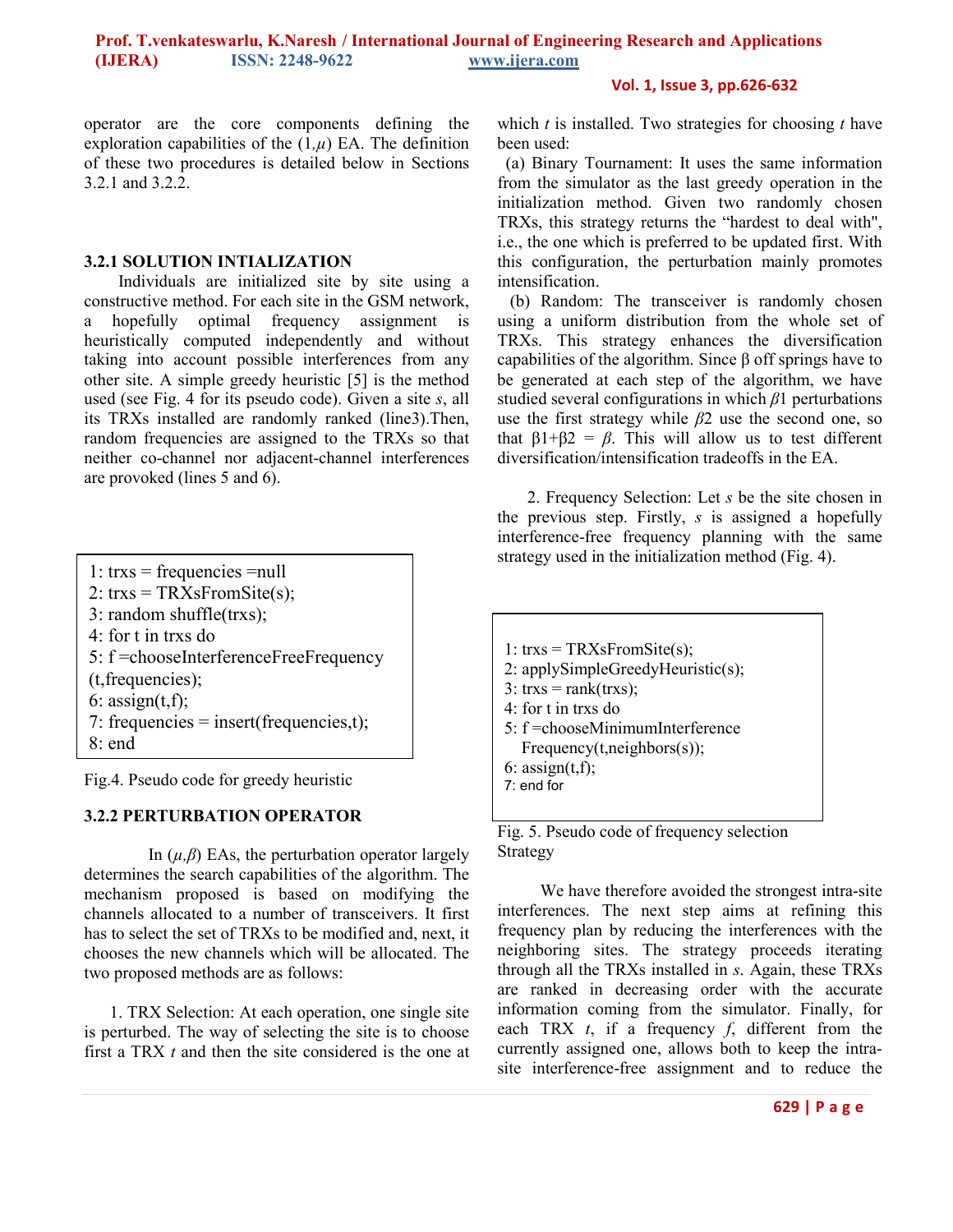#### **Vol. 1, Issue 3, pp.626-632**

interference from the neighbors, then *t* is assigned *f* otherwise, it does nothing. All the available frequencies for *t* are examined. A pseudo code of the method is included in Fig. 5. Note that this procedure guarantees that no interference will occur among the TRXs installed in a site. Result after applying AFP for given network as shown below fig. 6.



Fig. 6. Resultant frequency assignments after applying AFP

 The methodology and algorithms have been tested with real traffic in several existing networks requiring future growth projection. The accuracy of the procedure, however, is dependent on the choice of the appropriate propagation model and the path loss predictions based on them. In networks where the propagation models are well tuned to the terrain, the results obtained using the automatic approach outperformed the manual process significantly, and gave very good coverage to cost ratio in the areas with increased user traffic. Also, the considerable reduction in the time involved in arriving at the solution is a tremendous improvement over the conventional long, tedious and inaccurate manual process.

 However, in networks where accurate models are not available, the server associated with each demand node do's not necessarily turn out to be the best one, thereby making the sorting process ineffective. Also, as a result of the above, the wrong sites are recommended for cell-splitting. Additionally, lack of accurate propagation models results in either an overestimation or an underestimation of the coverage area. An overestimation of the coverage area results in more traffic being removed causing a coverage limited situation during deployment. On the contrary, an underestimated coverage results in less traffic being removed (i.e. more traffic being left behind), necessitating more new sites than possibly needed, resulting in coverage overlaps. Thus, in these cases, the cell site configuration and locations do not turn out to be optimal for the network under consideration. In such situations, **we** see that the automatic process does not offer any benefit. Thus we see that the optimality of the solution generated by the automatic process is strongly dependent on the accuracy of the radio coverage area computation of the existing as well as the potential cell sites.

# **4. RESULT**

#### **ADVANTAGES WITH AFP:**

1. Less time for frequency planning even for large network with heavy amount of cell sites.

2. Capacity, QoS, quality of network improved while carrier to interference $(C/I)$  increased by large amount when compared with manual planning.

3. In Fig. 6 highlighted zones are with low C/I i.e below 12dB.these are the regions where call drops occur in network. These regions are efficiently removed by using automatic frequency planning in network (as shown in fig. 7.)



Fig. 6.Interference zones occurred in manual planning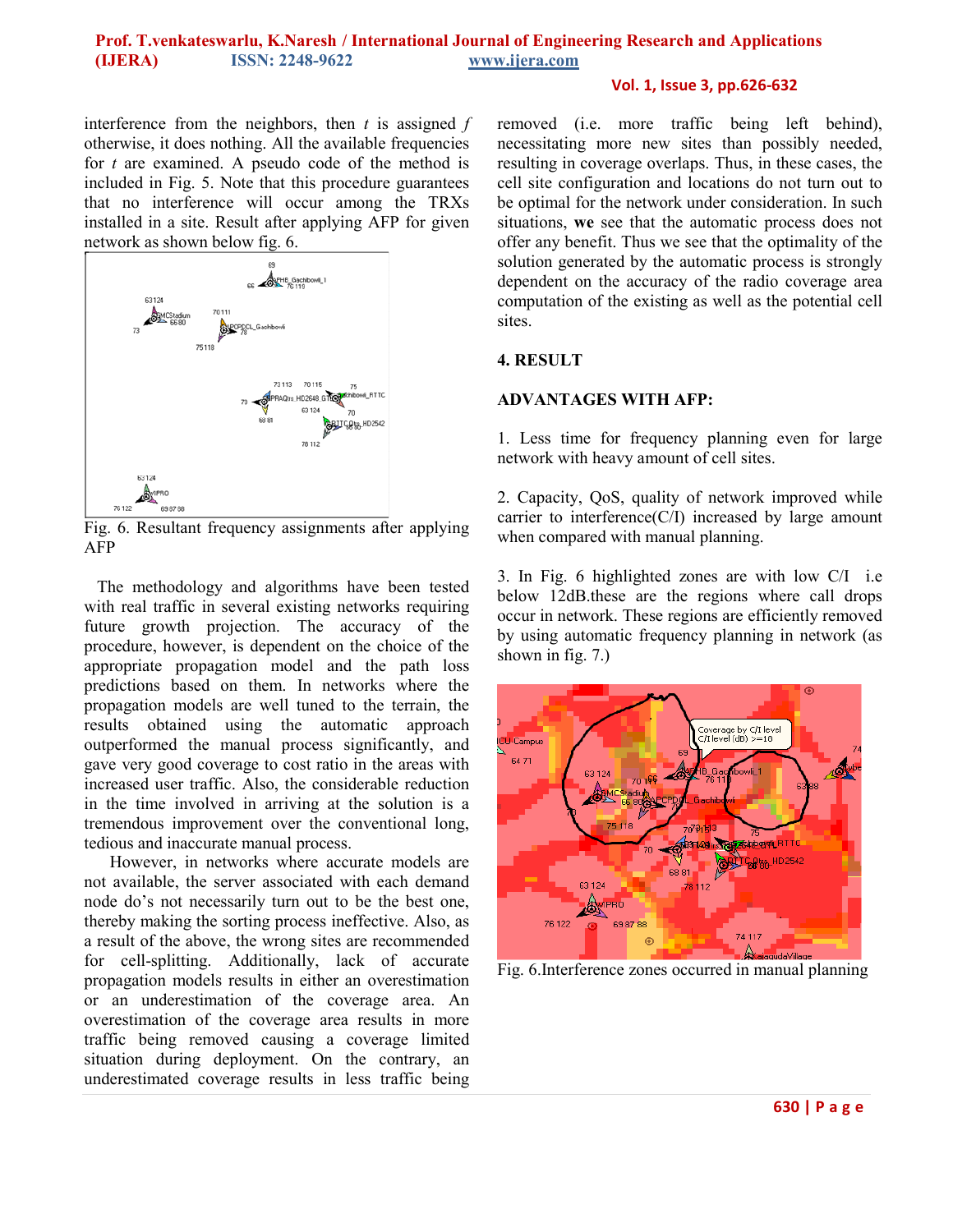

Fig.7. Removed interference zones in automatic frequency planning

# **5. CONCLUSIONS**

 An innovative process is proposed, which automatically assigns optimum frequencies for new network and also for new sites in an existing network. It has been shown that significant improvement over the current design methodology is achieved, with reduction in operational costs. Hence, the application of this process leads to an efficient and effective way for RF planning. Also, in coordination with Automatic Cell Planning algorithms, the new proposed process can function as a network advisory system that optimizes network resources efficiently.

 However, we also see that the efficiency of the method is dependent on the availability of site specific models that can accurately estimate the median path loss. While the increasing traffic demand clearly justifies the use of automatic approaches for planning process, careful study of the propagation mechanism has to be attempted in order to derive the desired benefit.

# **6.REFERENCES:**

- 1. Books- Mouly, M., Paulet, M.B.: The GSM System for Mobile Communications. Mouly et Paulet, Palaiseau (1992)
- 2. Aardal, K.I., van Hoesen, S.P.M., Koster, A.M.C.A., Mannino, C., Sassano, A.: Models

**Vol. 1, Issue 3, pp.626-632**

and solution techniques for frequency assignment problems. (2003)

- 3. Kotrotsos, S., Kotsakis, G., Demestichas, P., Tzifa, E., Demesticha, V., Anagnostou, M.: Formulation and computationally efficient algorithms for an interference-oriented version of the frequency assignment problem. Wireless Personal Communications 18 (2001)
- 4. Mishra,A.R.:Radio Network Planning and Optimization. In: Fundamentals of Cellular Network Planning and Optimization: 2G/2.5G/3G. Evolution to 4G.
- 5. Conference-Dorne, R., Hao, J.K.: An evolutionary approach for frequency assignment in cellular radio networks. In: Proc. of the IEEE Int. Conf. on Evolutionary Computation.(1995).
- 6. Hale, W.K.: Frequency assignment: Theory and applications. Proceedings of the IEEE 68 (1980).
- 7. Back. T.: Evolutionary Algorithms: Theory and Practice. Oxford University Press, o New York, USA (1996).
- 8. EisenblÄatter, A.: Frequency Assignment in GSM Networks: Models, Heuristics, and Lower Bounds. PhD thesis, Technische University at Berlin (2001).
- 9. FAP Web: ([http://fap.zib.de/\)](http://fap.zib.de/)